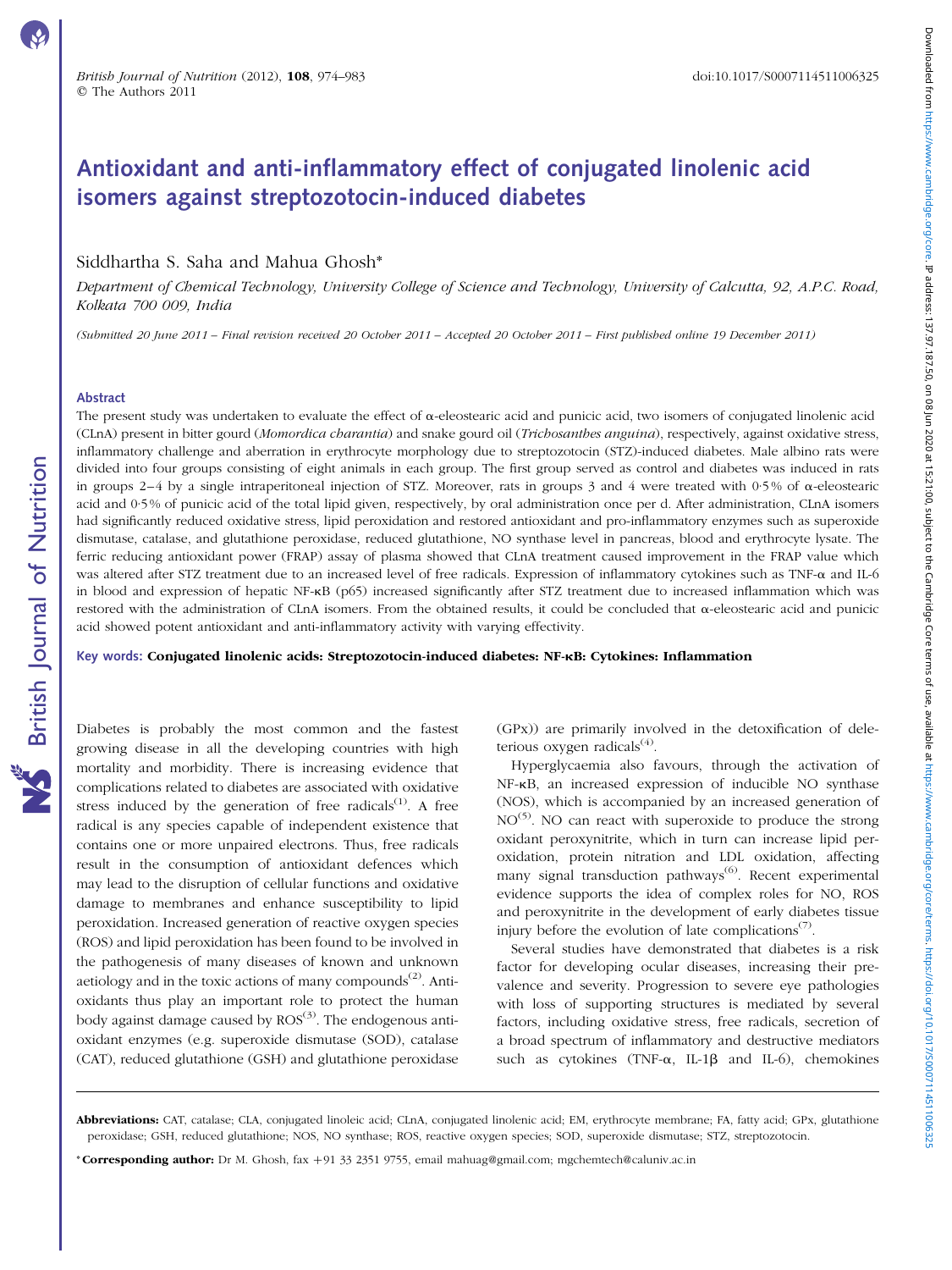$(IL-8)$  and PGE<sub>2</sub>. This is caused by the indirect effects of hyperglycaemia<sup>(8)</sup>.

The role of nutritional antioxidants in oxidative stressrelated diseases has gained immense interest in recent years. Researchers are looking forward in search of protective natural agents in order to combat oxidative stress and inflammation in diabetes. Conjugated fatty acid (FA) is the general term of positional and geometric isomers of PUFA with double bonds in conjugation. The protective effect of conjugated di-enoic FA such as conjugated linoleic acid (CLA) has already been intensively studied. So, it is worth investigating the beneficial activity of conjugated tri-enoic FA against streptozotocin (STZ)-induced diabetes and inflammation. a-Eleostearic acid and punicic acid are two typical conjugated tri-enoic FA isomers of conjugated linolenic acid (CLnA) found in seed oils with systematic structure of cis-9, trans-11, trans-13-octadecatrienoic and cis-9, trans-11, cis-13-octadecatrienoic acid, respectively. Theoretically, α-eleostearic acid consists of 33 % cis and 66 % trans molecular composition and punicic acid has  $66\%$  *cis* and  $33\%$  *trans* molecular configuration<sup> $(9,10)$ </sup>. It has been observed that seed fats of the Cucurbitaceae family, obtained from common vegetables like bitter gourd (Momordica charantia), contain about  $30-50\%$   $\alpha$ -eleostearic acid and seed fats of snake gourd plant (Trichosanthes anguina) contain about 40 % punicic acid<sup>(11)</sup>. Some researchers<sup>(9,12)</sup> showed that  $\alpha$ -eleostearic acid and punicic acid could reduce lipid peroxidation and act as efficient antioxidants in the rat model. Dhar et  $al$ .<sup>(12,13)</sup> have observed that  $\alpha$ -eleostearic acid significantly reduces plasma lipid peroxidation, lipoprotein peroxidation and erythrocyte membrane (EM) lipid peroxidation in both diabetic and non-diabetic blood samples. Some researchers also showed that punicic acid exerts an anti-inflammatory effect through inhibition of TNF- $\alpha$ -induced neutrophil hyperactivation and ROS production and they concluded that this natural dietary compound may provide a novel alternative therapeutic strategy in inflammatory diseases such as inflammatory bowel diseases $(14)$ .

In our previous studies, it has been observed that different isomers of CLnA are able to combat the induced oxidative stress and genotoxicity generated by the ingestion of sodium arsenite, at different doses by reducing lipid peroxidation, improving lipid profile and antioxidant enzymes level $(15-17)$ . The present study has been undertaken to evaluate the antioxidant and anti-inflammatory activity of CLnA isomers against STZ-induced diabetes and also to compare the effectiveness of two isomers of conjugated tri-enoic acid against diabetes.

#### Experimental methods

#### **Materials**

British Journal of Nutrition

**NS** British Journal of Nutrition

STZ ( $C_8H_15N_3O_7$ ) was purchased from Santa Cruz Biotechnology, Inc. The dose of STZ (60 mg/kg body weight) was chosen on the basis of the previous studies<sup>(18,19)</sup> done by other workers.

All other chemicals used were of analytical grade and procured from Merck India Limited.

### Extraction and quantification of conjugated linolenic acid isomers

Authentic bitter gourd seeds and snake gourd seeds were obtained from the local market of Kolkata, India. The seeds were crushed and the oil was extracted with solvent petroleum ether. The extracts of the sample were filtered and then concentrated by a rotary evaporator. NEFA present in the oil were quantified and then were removed by miscella refining process by adding 10 % NaOH solution (20 % excess of the required amount) at  $40^{\circ}$ C for  $30 \text{ min}^{(20)}$ . The soap formed was removed by centrifugation and the organic phase was washed with water. Deacidified oil was recovered by distillation under vacuum and dried. The refined oil was then bleached with tonsil earth  $(1\%, w/w)$  obtained from P.T. Sud-Chemic and activated carbon (0·2 %, w/w), supplied by E. Merck India Private Limited, at 60°C under vacuum for 20 min. After the bleaching operation, the oil was recovered by vacuum filtration and stored at  $-20^{\circ}$ C under N<sub>2</sub>.

#### Analysis of fatty acid compositions

The FA compositions of the different dietary oils were determined by GLC (Agilent Technologies India Private Limited) techniques after converting the oils (TAG) into their corresponding FA methyl esters as per Ichihara et  $al^{(21)}$ . The amount of *cis-trans* isomers present in the oil was determined by dissolving the oil in cyclohexane and measuring the absorbance over a wavelength range of 200–300 nm by a UV–Vis Spectrophotometer (Shimadzu Corporation)<sup>(22)</sup>.

## Dietary fat blends

Sunflower oil was obtained from Corn Agro Limited. The sunflower oil was mixed with bitter gourd seed oil and snake gourd seed oil to give final oil mixtures with 0·5 % by weight of  $\alpha$ -eleostearic acid and punicic acid content, respectively. [Table 1](#page-2-0) shows the final FA composition of dietary oil mixtures. The dose of CLnA isomers (0·5 % of the total lipid given for each isomer) was used according to the previous studies done in the same laboratory $(9,12,15,16)$ .

## Animal experiment

The work was carried out under the supervision of the Animal Ethical Committee of the Department of Chemical Technology (University of Calcutta). Male albino rats of Charles Foster strain (selected for the authenticity of the strain) were housed in individual cages. The animals were divided into four groups (average body weight 120–130 g) consisting of eight animals in each group. The first group served as normal control, and received vehicle (sunflower oil) once per d. Diabetes was induced in rats of groups 2, 3 and 4 by a single intraperitoneal injection of STZ at a dose of 60 mg/kg body weight, dissolved in 25 mM-sodium citrate buffer (pH  $(4.5)^{(18,19)}$ ). Group 2 served as treated control and rats serving as vehicle controls were given the same volume of sodium citrate as the STZ-treated groups. STZ induces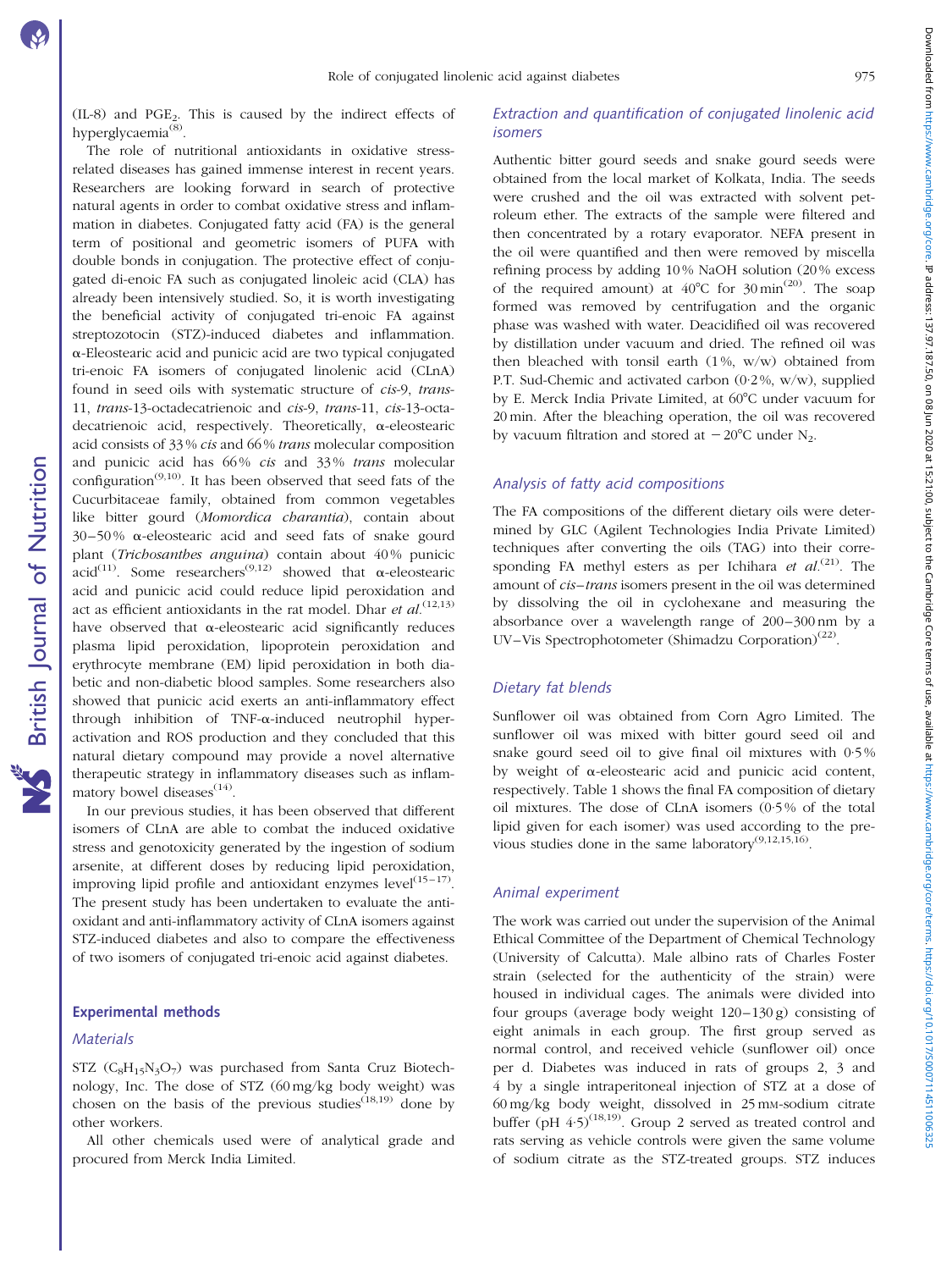**NS** British Journal of Nutrition

|                                                 | FA composition $(\% w/w)$ |         |        |         |                                    |                                    |  |  |
|-------------------------------------------------|---------------------------|---------|--------|---------|------------------------------------|------------------------------------|--|--|
| Dietary fats                                    | 16:0                      | 18:0    | 18:1   | 18:2    | 18:3 (CLnA, 9c,<br>$11t, 13t-18:3$ | 18:3 (CLnA, 9c,<br>$11t, 13c-18:3$ |  |  |
| Sunflower oil                                   | $6-3$                     | 3.5     | 32.4   | 57.8    |                                    |                                    |  |  |
| Bitter gourd oil                                | 1.8                       | 31.6    | 7.5    | $6 - 8$ | 52.3                               |                                    |  |  |
| Snake gourd oil                                 | 6.2                       | $6 - 1$ | $26-6$ | 21.0    |                                    | $40-1$                             |  |  |
| Sunflower + bitter gourd oil $(99:1, w/w)$      | $6-3$                     | $3-8$   | 32.2   | 57.2    | 0.5                                |                                    |  |  |
| Sunflower + snake gourd oil $(98.75:1.25, w/w)$ | $6-3$                     | 3.5     | 32.3   | 57.4    |                                    | 0.5                                |  |  |

<span id="page-2-0"></span>

| Table 1. Fatty acid (FA) composition of dietary oils and oil blends |  |  |
|---------------------------------------------------------------------|--|--|
|---------------------------------------------------------------------|--|--|

CLnA, conjugated linolenic acid.

diabetes within  $3d$  by destroying the  $\beta$  cells. On day 3 after STZ treatment, whole-blood glucose obtained from mouse tail-vein was detected using a strip-operated blood glucose meter (Ascensia, Entrust; Bayer HealthCare LLC). The animals were considered diabetic if the values of blood glucose level were more than 3000 mg/l. Moreover, rats in groups 3 and 4 were treated with  $\alpha$ -eleostearic acid and punicic acid (0·5 % of the total lipid given for each isomer) by oral administration once per d after diabetes induction. Weekly blood glucose levels of the rats of each group were noted.

The rats were fed experimental diets having the following composition: fat-free casein, 18 %; fat, 20 %; starch, 55 %; salt mixture 4 % (composition of salt mixture no. 12 (in g) (Sisco Research Laboratories Private Limited): NaCl, 292.5; KH<sub>2</sub>PO<sub>4</sub>, 816·6; MgSO<sub>4</sub>, 120·3; CaCO<sub>3</sub>, 800·8; FeSO<sub>4</sub>.7H<sub>2</sub>O, 56·6; KCl, 1.66; MnSO<sub>4</sub>.2H<sub>2</sub>O, 9.35; ZnCl<sub>2</sub>, 0.5452; CuSO<sub>4</sub>.5H<sub>2</sub>O, 0.9988; CoCl<sub>2</sub>.6H<sub>2</sub>O,  $0.0476$ <sup>(23)</sup>; cellulose, 3%; and one multivitamin capsule (vitamin A Indian Pharmacopoeia (I.P.) 10 000 units, thiamine mononitrate I.P. 5 mg, vitamin B I.P. 5 mg, calcium pantothenate USP 5 mg, niacinamide I.P. 50 mg, ascorbic acid I.P. 400 units, cholecalciferol United States Pharmacopoeia (USP) 15 units, menadione I.P. 9·1 mg, folic acid I.P. 1 mg and vitamin E USP 0·1 mg) per kg of diet. The diets were adequate in all nutrients. There was no difference in food intake between the groups because equal amount of food was served and all food was consumed.

The animals were killed after 4 weeks of STZ injection under anaesthesia and kept in overnight fasting before being killed and the last dose was administered 18h before killing. Blood was collected from the hepatic vein into heparinised tubes, and the pancreas was immediately excised, blotted, weighed and stored frozen  $(-40^{\circ}C)$  for analysis.

## Estimation of blood glucose

Blood glucose of the diabetic rats and rats of the control group was estimated by using a strip-operated blood glucose meter (Ascensia, Entrust; Bayer HealthCare LLC) after STZ injection.

#### Estimation of total antioxidant activity

Total antioxidant activity of plasma was measured by the ferric reducing antioxidant power (FRAP) assay of Benzie & Strain<sup>(24)</sup>. The FRAP assay uses antioxidants as reductants in a redox-linked colorimetric method, employing an easily reduced oxidant system present in stoichiometric excess.

In this assay, antioxidant activity was measured in terms of reduction of ferric tripyridyl triazine complex to the ferrous form at low pH, which was monitored by measuring the change in absorption at 593 nm.

#### Preparation of erythrocyte lysate

Heparinised blood (2 ml) was centrifuged for 10 min at 1000  $g$ and the plasma was removed by suction. The erythrocytes were washed twice with PBS, pH 7·4. Distilled water (10 ml) was then added and the erythrocytes were resuspended by agitation and lysed for 2 h at  $4^{\circ}$ C. A mixture of chloroform– ethanol (3:5,  $v/v$ , 0.8 ml) and 0.3 ml of water were added to the lysate so as to precipitate the Hb, which was centrifuged at 3000 **g** for 10 min at  $4^{\circ}C^{(25)}$ .

## Measurement of antioxidative parameters

Superoxide dismutase activity. Whole pancreas tissue was homogenised in  $0.1$  M-Tris buffer (pH 7.0) and the homogenate was centrifuged at  $105000\,\text{g}$  for 1 h. The supernatant portion of pancreas homogenate, plasma and erythrocyte lysate was measured spectrophotometrically by calculating the rate of inhibition of auto-oxidation of haematoxylin for the assay of SOD according to the method as previously described<sup>(26)</sup> and expressed as units/mg of protein.

Catalase activity. The CAT activity in the pancreas homogenate, plasma and erythrocyte lysate was measured spectrophotometrically by calculating the rate of degradation of  $H_2O_2$ , the substrate of the enzyme<sup> $(27)$ </sup>, and expressed as mmol of H2O2 decomposed/min per mg of protein.

Reduced glutathione assay. The intracellular GSH contents in the pancreas homogenate, plasma and erythrocyte lysate were quantified spectrophotometrically according to the method of Beutler *et al.*<sup>(28)</sup> and expressed as  $\mu$ g/mg of protein.

Glutathione peroxidase activity. The activity of GPx in the pancreas homogenate, plasma and erythrocyte lysate was assayed by the method of Mohandas *et al.*<sup>(29)</sup>. Enzymatic reduction of  $H_2O_2$  by GPx through consumption of reduced GSH was measured in this assay. GSH was restored from oxidised glutathione in a coupled enzymatic reaction by glutathione reductase. Glutathione reductase reduced oxidised glutathione to GSH using NADPH as a reducing agent. Disappearance of NADPH was measured immediately at 340 nm against a blank containing all the components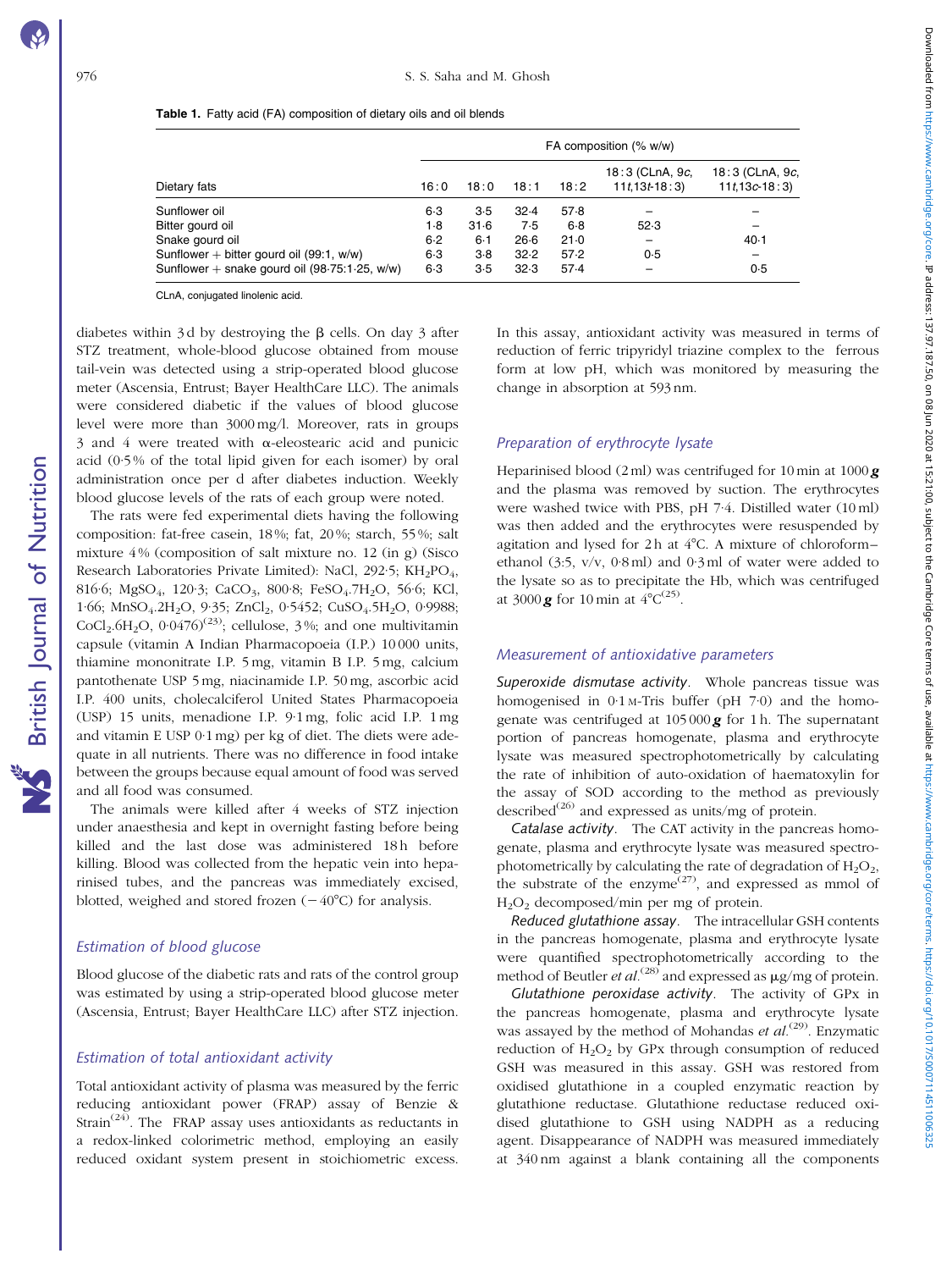Downloaded from https://www.cambridge.org/core. IP address: 137.97.187.50, ou 08 Jun 2020 at 15:21:00, subject to the Cambridge Core terms of use, available at https://www.cambridge.org/core/terms. https://a011451100632:14 Downloaded from https://www.cambridge.org/core. IP address: 137.90, on 08 Jun 2020 at 15:21:00, subject to the Cambridge Core terms of use, available at https://www.cambridge.org/core/terms. https://www.cambridge.org/core/

except the enzyme source, and the activity of GPx was expressed as units/mg of protein.

## Measurement of pro-oxidative enzyme activity

NOS activity in the pancreas homogenate and plasma homogenate, quantified by the accumulation of nitrite in the tissues, was measured spectrophotometrically according to the method of Hevel  $\&$  Marletta<sup>(30)</sup> based on the Greiss reaction with sodium nitrite as the standard and expressed as nmol/mg of protein.

#### Measurement of protein content

Protein content was measured by Lowry's method $(31)$ .

## Preparation and oxidative sensitivity of erythrocyte membrane ghost

After plasma separation, the erythrocytes were washed three times by centrifugation at  $3000\,\text{g}$  for 10 min with 3 vol of a cooled isotonic solution containing 0·15 M-NaCl and  $10^{-5}$  M-EDTA. The erythrocytes were haemolysed using hypotonic solution and centrifuged at  $20000\,g$  for  $40\,\text{min}$  at 4°C. The supernatant was removed carefully with a Pasteur pipette. The process was repeated two more times. After the last wash step, the supernatant was removed as much as possible and the loosely packed milky-looking membrane pellet was resuspended at the bottom of the tube using 0·89 % NaCl solution. The concentrated membrane solution was taken into a 2 ml screw-capped vial and stored at  $-40^{\circ}C^{(32)}$ .

A modification of the 2-thiobarbituric acid test<sup> $(33)$ </sup> was used to measure the lipid peroxides. A 0·5 ml aliquot of the EM suspension was mixed with 1·0 ml of 10 % TCA and 2·0 ml of  $0.67\%$  2-thiobarbituric acid. The mixture was heated at 95 $^{\circ}$ C for 15 min, cooled and centrifuged. The absorbance of the supernatant was measured at 534 nm in a spectrophotometer (Shimadzu), and the relative amounts of lipid peroxides were expressed in absorbance units,  $A_{534 \text{ nm}}^{(34)}$ .

## Western analysis of hepatic p65 activity

Liver tissue was homogenised in lysis buffer and the concentration of total protein was estimated by Lowry's method<sup>(31)</sup>. Then,  $50 \mu g$  of protein were loaded in SDS-PAGE and transferred to the polyvinylidene fluoride membrane. The membranes were blocked in 5% milk in TBST (20 mm-Tris–HCl (pH 7·6), 1377 mM-NaCl, 0·05 % Tween 20), incubated with mouse polyclonal antibodies to NF-kB (p65) (1:1000-fold dilution in blocking buffer with 0·05 % Tween 20), and then incubated with horseradish peroxidase-linked goat antimouse Ig (Imgenex). The membranes were washed in TBST between steps. Immune-complexed NF-kB (p65) proteins were detected in X-ray film using luminol reagent-mediated chemiluminescence.

#### Analysis of plasma TNF- $\alpha$  and IL-6 by sandwich ELISA

Microtitre plates were coated with 1:500 dilution of primary antibodies to TNF- $\alpha$  and IL-6 (Imgenex) overnight at 4°C. The plates were washed three times with PBS and blocked with PBS/3 % bovine serum albumin for 60 min at room temperature. The samples and standard (TNF- $\alpha$ ) were diluted in PBS to achieve a measurement in the linear range of the ELISA. After further washes, the samples and standard were applied in duplicate for  $4 h$  at  $37^{\circ}$ C. The plates were washed three times with PBS. After three washes with PBS, 1:5000 dilution of alkaline phosphatase tagged secondary antibody in PBS/0·5 % bovine serum albumin (Imgenex) was added for 1h at room temperature. The plates were rinsed three times with PBS. Subsequently, para-nitrophenyl phosphate (1 mg/ml) was used to generate a colour reaction that was measured at  $405$  nm. The TNF- $\alpha$  concentration in the plasma was calculated from the standard curve  $(35)$ .

#### Statistical analysis

The data were expressed as means with their standard errors and in some cases means and standard deviations. A oneway ANOVA was also used for statistical analysis between groups. The  $F$  ratio of one-way ANOVA is significant when the P value  $\leq 0.05$ . Tukey's multiple-range method<sup>(36)</sup> was used for comparison.

## **Results**

#### Effect on blood sugar level

The oral administration of bitter gourd and snake gourd oil containing CLnA lowered significantly the blood sugar level of STZ-induced diabetic rats as compared to the diabetic control group [\(Fig. 1\)](#page-4-0), although the administration of experimental oil was unable to reduce blood sugar level to the normal control value. Results showed that the effectiveness of bitter gourd oil was slightly more than snake gourd oil in terms of reduction in blood sugar level.

## Effect on total antioxidant activity of plasma

Total antioxidant activity was measured by the FRAP assay. Results showed that the FRAP value of diabetes-induced rats ([Table 2\)](#page-4-0) decreased significantly compared to the control group due to oxidative stress induced by STZ treatment. The FRAP value of plasma was restored to the control value with the administration of bitter gourd and snake gourd seed oils due to the presence of  $\alpha$ -eleostearic acid and punicic acid, respectively. The results also showed that the FRAP value of the  $\alpha$ -eleostearic acid-treated group was significantly higher  $(P<0.05)$  than that of the punicic acid-treated group.

## Effect on plasma, erythrocyte membrane and pancreatic lipid peroxidation

Results showed that the administration of STZ increased lipid peroxidation significantly  $(P<0.05)$  in plasma, EM and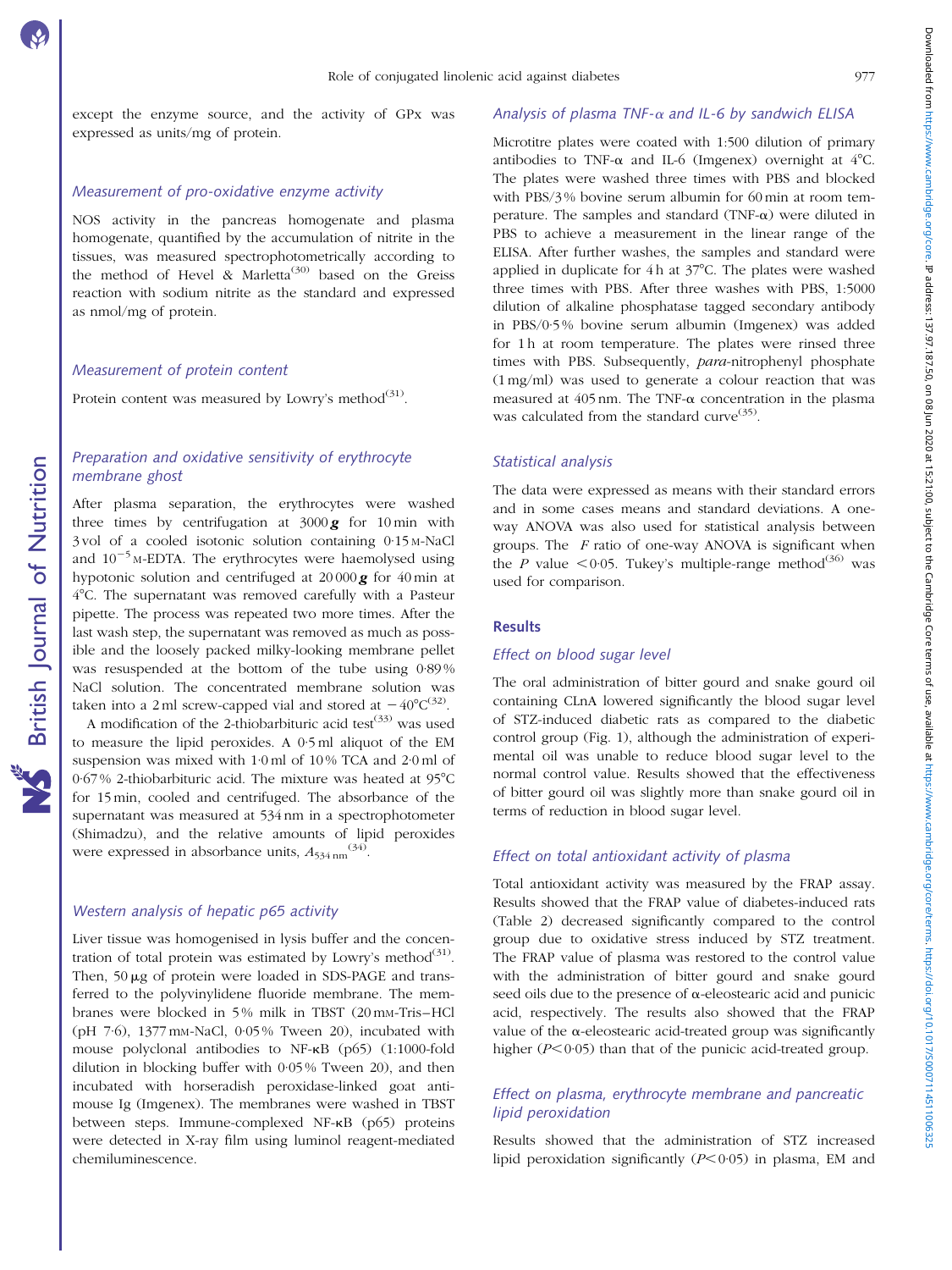**S** British Journal of Nutrition

<span id="page-4-0"></span>

Fig. 1. Effect of conjugated linolenic acid isomers on blood sugar level of diabetic rats fed blended oils. Control  $(\rightarrow\leftarrow)$ ; STZ-D, streptozotocin (60 mg/kg body weight)-treated diabetic group ( $\blacktriangle$ ); STZ-D + 0.5% EA, streptozotocin-treated diabetic group fed sunflower oil containing 0.50% a-eleostearic acid ( $\Box$ );  $STZ-D + 0.5\%$  PA, streptozotocin-treated diabetic group fed sunflower oil containing 0.50% punicic acid ( $\blacklozenge$ ). Values are means with their standard errors represented by vertical bars. \* Mean values were significantly different from those of STZ-D  $(P< 0.05)$ . † Mean values were significantly different from those of  $STZ + 0.5\%$  PA ( $P < 0.05$ ).

pancreatic lipid (Table 2) compared to the respective control. Supplementation of CLnA isomers caused significant reduction in lipid peroxidation and restored them almost to the control value. The results showed that lipid peroxidation was significantly lower in the case of the  $0.5\%$   $\alpha$ -eleostearic acid-treated group than the 0·5 % punicic acid-treated group.

## Effect on antioxidant and pro-oxidant enzyme activity

In the present study, the activities of antioxidant enzymes such as SOD, CAT and GPx in plasma, pancreas homogenate and erythrocyte lysate were found to be significantly  $(P<0.05)$ decreased in STZ-induced diabetic rats as compared to the control due to oxidative stress generated by STZ administration. The decreased antioxidant enzyme activity in plasma, pancreas homogenate and erythrocyte lysate appeared to be improved after CLnA supplementation ([Tables 3 and 4](#page-5-0)). All the antioxidant enzyme activities were significantly higher in the case of the 0.5%  $\alpha$ -eleostearic acid-treated group than the 0·5 % punicic acid-treated group in most of the

observations. STZ-induced diabetic rats showed a significant reduction in cellular GSH levels in the plasma, pancreas homogenate and erythrocyte lysate compared to the respective controls but with the administration of oils containing CLnA, there was an increase in the levels of GSH content [\(Tables 3](#page-5-0) [and 4](#page-5-0)). GSH content in plasma and erythrocyte lysate was significantly ( $P \le 0.05$ ) higher in the case of the 0.5%  $\alpha$ -eleostearic acid-treated rats than the 0·5 % punicic acid-treated rats, but the difference in GSH content in the pancreas homogenate was not significant. The pro-oxidant enzyme NOS activity was significantly  $(P<0.05)$  increased in the plasma and pancreas homogenate as compared to the respective control due to STZ administration. Increased NOS activity was significantly restored to normal value in the plasma and pancreas homogenate due to administration of both the oils containing CLnA isomers while the difference in NOS activity between the a-eleostearic acid- and punicic acid-treated rats was not significant in the plasma and pancreas ([Table 3](#page-5-0)). Overall increase in antioxidant enzyme activity was more significant in the case of a-eleostearic acid than punicic acid.

Table 2. Effect of conjugated linolenic acid isomers on plasma, pancreatic, erythrocyte membrane (EM) lipid peroxidation and ferric reducing antioxidant power (FRAP) value of plasma of rats fed blended oils

|                     | Parameters                                                 |            |                                                               |            |                                                         |            |                                              |            |  |  |  |
|---------------------|------------------------------------------------------------|------------|---------------------------------------------------------------|------------|---------------------------------------------------------|------------|----------------------------------------------|------------|--|--|--|
| Experimental groups | Plasma lipid<br>peroxidation (nmol of<br>MDA/ml of plasma) |            | Pancreatic lipid<br>peroxidation (nmol<br>of MDA/mg of lipid) |            | EM lipid peroxidation<br>(nmol of MDA/mg<br>of protein) |            | FRAP value of<br>plasma $(\mu \text{mol/l})$ |            |  |  |  |
|                     | Mean                                                       | <b>SEM</b> | Mean                                                          | <b>SEM</b> | Mean                                                    | <b>SEM</b> | Mean                                         | <b>SEM</b> |  |  |  |
| Control             | $10.87*$                                                   | 0.51       | $1.073*$                                                      | 0.06       | $62.58*$                                                | 4.32       | $12.55*$                                     | 0.73       |  |  |  |
| STZ-D               | 17.43                                                      | 0.73       | 2.040                                                         | 0.08       | 176.76                                                  | 4.11       | 6.13                                         | 0.54       |  |  |  |
| $STZ-D + 0.5% EA$   | $8.27*$                                                    | 0.20       | $0.994*$                                                      | 0.05       | $60.45*$                                                | 4.36       | $13.81*$                                     | 0.64       |  |  |  |
| $STZ + 0.5% PA$     | $10.23*$                                                   | 0.59       | $1.295*$                                                      | 0.06       | 80-31*                                                  | 3.40       | $10.80*$                                     | 0.70       |  |  |  |

(Mean values with their standard errors;  $n$  8)

MDA, malondialdehyde; STZ-D, streptozotocin (60 mg/kg body weight) treated diabetic group; STZ-D + 0-5 % EA, streptozotocin treated diabetic group fed sunflower oil containing 0·50 %  $\alpha$ -eleostearic acid; STZ-D + 0·5 % PA, streptozotocin treated diabetic group fed sunflower oil containing 0·50 % punicic acid.

\* Mean values were significantly different from those of STZ-D ( $P<0.05$ ).

† Mean values were significantly different from those of STZ-D + 0·5 % PA ( $P$ <0·05).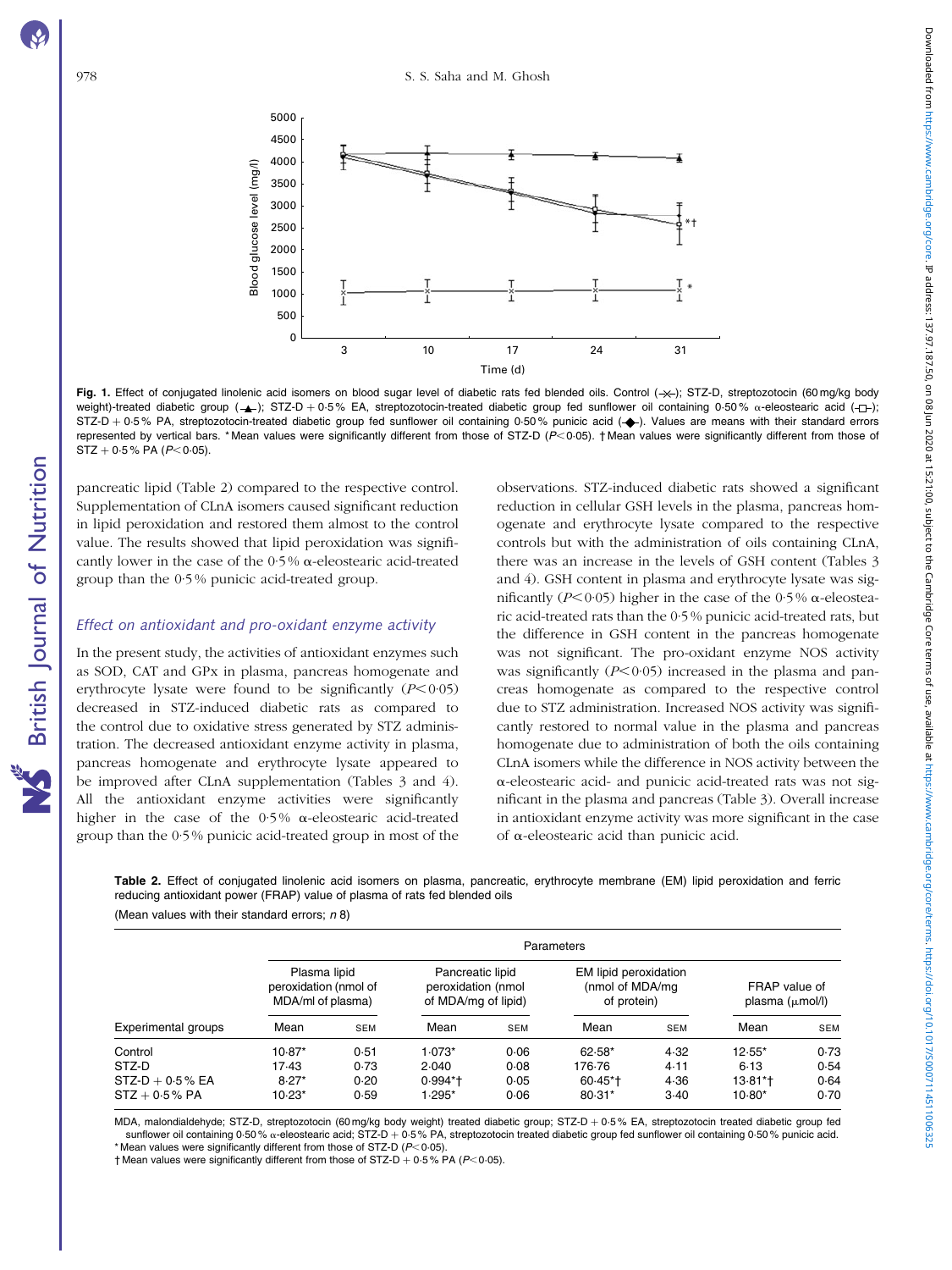<span id="page-5-0"></span>Table 3. Effect of conjugated linolenic acid isomers on antioxidant and prooxidant enzyme activity of plasma and pancreatic homogenate of rats fed blended oils

(Mean values with the standard errors;  $n 8$ )

|          |                        |                                                                                  | Parameters |           |                                     |            |                                       |          |                                               |          |            |  |
|----------|------------------------|----------------------------------------------------------------------------------|------------|-----------|-------------------------------------|------------|---------------------------------------|----------|-----------------------------------------------|----------|------------|--|
|          | Experimental<br>groups | SOD activity<br>CAT activity (mmol/<br>(units/mg protein)<br>min per mg protein) |            |           | GPx activity<br>(unit's/mg protein) |            | <b>GSH</b> content<br>(mg/mg protein) |          | <b>NOS activity</b><br>(nmol/mg pro-<br>tein) |          |            |  |
|          |                        | Mean                                                                             | <b>SEM</b> | Mean      | <b>SEM</b>                          | Mean       | <b>SEM</b>                            | Mean     | <b>SEM</b>                                    | Mean     | <b>SEM</b> |  |
| Plasma   | Control                | 22.97*                                                                           | 0.83       | 84.75*    | 2.79                                | 84.75*     | 2.79                                  | 46.46*   | 1.65                                          | $7.74*$  | 0.48       |  |
|          | STZ-D                  | $13-89$                                                                          | 1.07       | 44.66     | 2.72                                | 44.66      | 2.72                                  | 30.18    | 1.45                                          | 17.00    | 0.68       |  |
|          | $STZ + 0.5$ % EA       | $22.83*$                                                                         | 0.95       | 99.22*†   | 3.76                                | $99.22*$ t | 3.76                                  | $50.23*$ | 1.85                                          | $7.63*$  | 0.39       |  |
|          | $STZ + 0.5% PA$        | $22.60*$                                                                         | 0.99       | 79.62*    | 2.65                                | 79.62*     | 2.65                                  | $42.30*$ | 2.05                                          | $5.77*$  | 0.56       |  |
| Pancreas | Control                | 260.87*                                                                          | 7.17       | 261.97*   | 13.17                               | $0.37*$    | 0.02                                  | 254.07*  | 4.89                                          | $27.65*$ | 1.16       |  |
|          | STZ-D                  | 127.12                                                                           | 7.25       | 123.72    | 10.38                               | 0.15       | 0.02                                  | 153-80   | 5.72                                          | 45.37    | 1.66       |  |
|          | $STZ + 0.5$ % EA       | 258-46*†                                                                         | 8.64       | 265-30*+  | 11.72                               | $0.41*$    | 0.02                                  | 262.67*+ | 6.37                                          | $27.37*$ | 1.38       |  |
|          | $STZ + 0.5% PA$        | 245.57*                                                                          | 7.42       | $216.19*$ | 8.07                                | $0.30*$    | 0.02                                  | 238.83*  | 5.70                                          | $25.40*$ | 1.35       |  |

SOD, superoxide dismutase, CAT, catalase, GPx, glutathione peroxidase, GSH, reduced glutathione; NOS, NO synthase; STZ-D, streptozotocin (60 mg/kg body weight) treated diabetic group; STZ-D + 0·5 % EA, streptozotocin treated diabetic group fed sunflower oil containing 0·50 % a-eleostearic acid; STZ-D + 0·5 % PA, streptozotocin treated diabetic group fed sunflower oil containing 0·50 % punicic acid.

\* Mean values were significantly different from those of STZ-D ( $P<0.05$ ).

 $\dagger$  Mean values were significantly different from those of STZ-D + 0.5% PA (P<0.05).

## Effect on hepatic p65 activity

British Journal of Nutrition

**NS** British Journal of Nutrition

Western analysis of hepatic NF- $\kappa$ B (p65) activity [\(Fig. 2](#page-6-0)) showed that the expression of p65 was higher in the case of STZ-induced diabetic rats as compared to control rats due to oxidative stress which was significantly  $(P<0.05)$  restored after the administration of vegetable oils containing CLnA isomers. In terms of restoration of hepatic p65 expression, there was no difference between the effectiveness of these two isomers.

## Effect on plasma TNF- $\alpha$  and IL-6 activity

Sandwich ELISA analysis of plasma pro-inflammatory cytokines showed that the activities of TNF- $\alpha$  and IL-6 in blood were increased significantly  $(P<0.05)$  due to the oxidative stress-induced inflammatory response in STZ-induced diabetic rats, and that levels were restored by CLnA administration ([Table 5\)](#page-6-0). Punicic acid was slightly more efficient in the restoration of TNF- $\alpha$  and IL-6 level in blood than  $\alpha$ -eleostearic acid although the difference was not significant.

#### **Discussion**

The present study was conducted to evaluate the beneficial effects of bitter gourd and snake gourd seed oil containing CLnA isomers against oxidative stress and inflammation in STZ-induced diabetic rats. Pancreatic  $\beta$ -cell death underlies the pathogenesis of type 1 (insulin-dependent) diabetes mellitus. STZ-induced experimental diabetes is a valuable model for type 1 diabetes. Studies reveal that STZ-induced diabetic rats exhibit most of the diabetic complications mediated through oxidative stress and also suggest free-radical involvement in pancreatic cell destruction<sup>(37,38)</sup>. Low-dose STZinduced diabetes shares many clinical and histological features of human type 1 diabetes, affecting both T-cells and macrophages(39). Thus, multiple low-dose STZ treatment induces an autoimmune insulitis that leads to insulin insufficiency and diabetes<sup> $(40)$ </sup>. ROS has been implicated in the induction of pancreatic cell damage<sup> $(41)$ </sup>. The cellular mechanisms involved in the hypoglycaemic effects of CLnA isomers are not yet established. They seem to stimulate peripheral glucose utilisation or may inhibit key gluconeogenic enzymes<sup> $(42)$ </sup>.

Table 4. Effect of conjugated linolenic acid isomers on antioxidant enzyme activity in erythrocyte lysate of rats fed blended oils (Mean values with their standard errors: n 8)

|                     | Parameters         |            |                 |            |                    |            |                 |            |  |  |  |
|---------------------|--------------------|------------|-----------------|------------|--------------------|------------|-----------------|------------|--|--|--|
|                     | SOD                |            | CAT (mmol/min   |            | GPx                |            | <b>GSH</b>      |            |  |  |  |
|                     | (units/mg protein) |            | per mg protein) |            | (units/mg protein) |            | (mg/mg protein) |            |  |  |  |
| Experimental groups | Mean               | <b>SEM</b> | Mean            | <b>SEM</b> | Mean               | <b>SEM</b> | Mean            | <b>SEM</b> |  |  |  |
| Control             | 628-14*            | 13.79      | $531.09*$       | 11.9       | $8.11*$            | 0.60       | $2.11*$         | 0.08       |  |  |  |
| STZ-D               | 436.82             | 8.06       | 329.41          | 12.41      | 3.45               | 0.50       | 1.47            | 0.06       |  |  |  |
| $STZ-D + 0.5% EA$   | $671.68*$          | $10-13$    | 577.91*+        | 7.82       | $10.40*$           | 0.90       | $2.33*$         | 0.09       |  |  |  |
| $STZ-D + 0.5% PA$   | 610-47*            | 13-14      | $506.85*$       | 12.62      | $6.87*$            | 0.94       | $1.92*$         | 0.07       |  |  |  |

SOD, superoxide dismutase, CAT, catalase, GPx, glutathione peroxidase, GSH, reduced glutathione; STZ-D, streptozotocin (60 mg/kg body weight) treated diabetic group; STZ-D + 0.5% EA, streptozotocin treated diabetic group fed sunflower oil containing 0.50%  $\alpha$ -eleostearic acid; STZ-D + 0.5% PA, streptozotocin treated diabetic group fed sunflower oil containing 0.50% punicic acid.

\* Mean values were significantly different from those of STZ-D ( $P<0.05$ ).

 $\dagger$  Mean values were significantly different from those of STZ-D + 0.5% PA (P<0.05).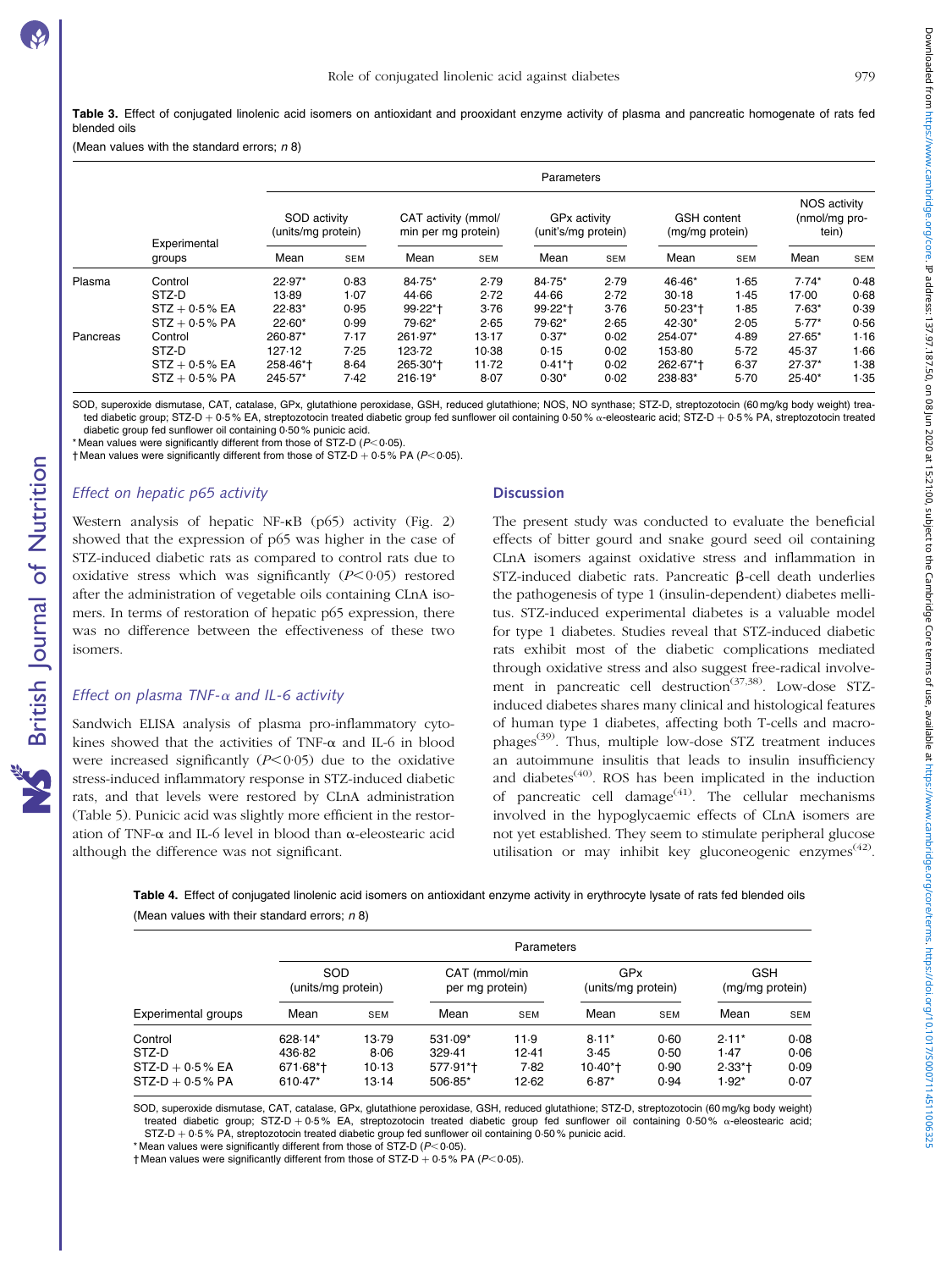NS British Journal of Nutrition

<span id="page-6-0"></span>



Fig. 2. Effect of conjugated linolenic acid isomers on expression of hepatic NF-KB (p65) of diabetic rats fed blended products. (A) Western blots. (B) Quantitative presentation of expression of hepatic NF-kB of experimental groups in terms of arbitrary units. STZ-D, streptozotocin (60 mg/kg body weight)-treated diabetic group; STZ-D + 0·5 % EA, streptozotocin-treated diabetic group fed sunflower oil containing 0·50 %  $\alpha$ -eleostearic acid; STZ-D + 0·5 % PA, streptozotocin-treated diabetic group fed sunflower oil containing 0·50 % punicic acid. Values are means with their standard errors represented by vertical bars. \* Mean values were significantly different to STZ-D  $(P<0.05)$ .

These isomers may cause some elevation in endogenous insulin release by delaying the toxic effect of  $STZ$  on  $\beta$  cells due to their antioxidant nature and also by protecting them. Results show that although CLnA isomers do not normalise the glucose level in STZ-induced diabetic rats, they possess some sort of protection against STZ-induced diabetes. a-Eleostearic acid showed to some extent higher blood sugar-reducing activity due to its higher antioxidant efficacy than punicic acid $^{(15)}$ .

STZ induces diabetes via oxidative damage by generating a large amount of ROS and increasing lipid peroxidation in plasma and tissue. Albumin contains most of the protein thiol groups in plasma. These thiol groups act as antioxidants. being oxidised by electron-deficient free radicals, and the FRAP value is the measurement of 'antioxidant power'<sup>(24,43)</sup>. In this study, the FRAP value decreased significantly after STZ treatment due to oxidative stress and this is in agreement with the previous findings of Koduru et  $al^{(43)}$ . CLnA isomers also acted as potent antioxidants and caused complete restoration of the FRAP value. SOD, CAT and GPx constitute the first line of cellular antioxidant defence enzymes. SOD is one of the most important enzymes in the enzymatic antioxidant defence system which catalyses the dismutation of superoxide radicals to produce  $H_2O_2$  and molecular oxygen<sup>(44)</sup>. The decreased SOD activity in the organs, blood and erythrocyte lysate is due to the accumulation of superoxide anion radicals and the glycation of enzymes. Accumulation of superoxide anions might be responsible for increased lipid peroxidation following diabetes induction by  $STZ^{(45)}$ .

Reduced activity of CAT after exposure to STZ in the present study could be correlated to the increased generation of  $H_2O_2$ . The significant decrease in SOD and CAT activities of rats treated with STZ is in agreement with the previous findings of Mahesh & Menon<sup>(46)</sup>. CAT and GPx are responsible for the elimination of  $H_2O_2$  at high and low concentrations, respectively. In diabetes, the activities of CAT and GPx are significantly decreased by superoxide radicals and by glycation reactions<sup> $(47)$ </sup>.

GSH, a tripeptide, has a multifactorial role in antioxidant defence. GSH functions as a direct scavenger of free radicals

Table 5. Effect of conjugated linolenic acid isomers on expression of TNF- $\alpha$  and IL-6 in plasma of diabetic rats fed blended oils

|  |  |  |  |  | (Mean values with their standard errors; n 8) |  |  |  |  |
|--|--|--|--|--|-----------------------------------------------|--|--|--|--|
|--|--|--|--|--|-----------------------------------------------|--|--|--|--|

|                                                                    | Parameters                                       |                              |                                           |                              |  |  |  |  |  |
|--------------------------------------------------------------------|--------------------------------------------------|------------------------------|-------------------------------------------|------------------------------|--|--|--|--|--|
|                                                                    | Expression of<br>TNF- $\alpha$ (ng/ml<br>plasma) |                              | Expression of<br>$IL-6$ (ng/ml<br>plasma) |                              |  |  |  |  |  |
| <b>Experimental groups</b>                                         | Mean                                             | <b>SEM</b>                   | Mean                                      | <b>SEM</b>                   |  |  |  |  |  |
| Control<br>STZ-D<br>$STZ-D + 0.5\% \alpha$ -EA<br>$STZ + 0.5\%$ PA | $1.91*$<br>3.06<br>$2.06*$<br>$1.74*$            | 0.07<br>0.10<br>0.08<br>0.07 | $1.23*$<br>2.25<br>$1.36*$<br>$1.09*$     | 0.06<br>0.11<br>0.09<br>0.06 |  |  |  |  |  |

STZ-D, streptozotocin (60 mg/kg body weight) treated diabetic group; STZ- $D + 0.5$  % EA, streptozotocin treated diabetic group fed sunflower oil containing 0.50 %  $\alpha$ -eleostearic acid: STZ-D + 0.5 % PA, streptozotocin treated diabetic group fed sunflower oil containing 0·50 % punicic acid.

\* Mean values were significantly different from those of STZ-D ( $P$ < 0.05).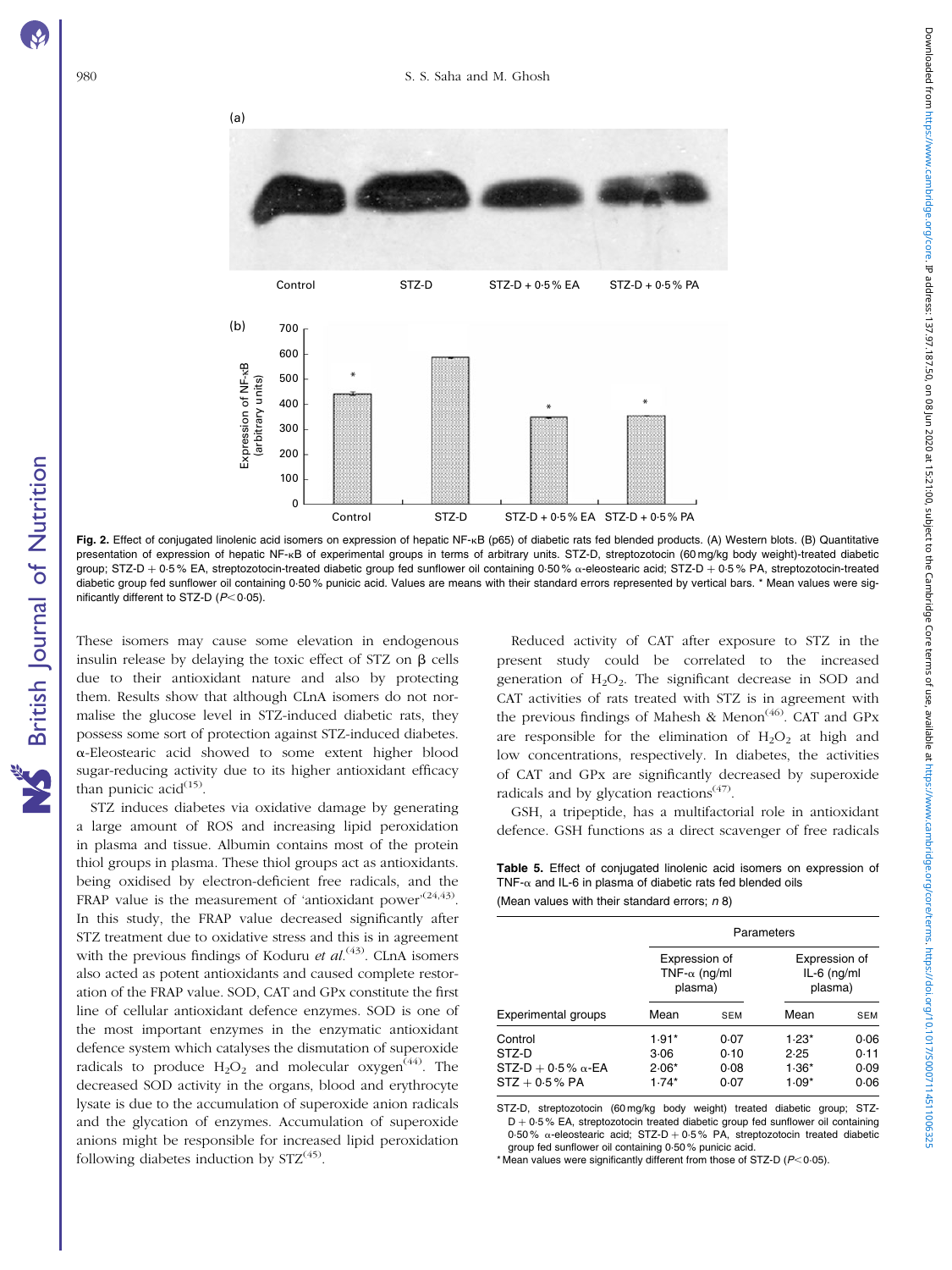and also reduces the toxicity of peroxide by acting as a cosubstrate for  $GPX^{(42)}$ . GSH may be oxidised due to the interaction with the free radicals induced by STZ. NADPH is involved in GSH regeneration. The polyol pathway, predominant in hyperglycaemic conditions, also utilises NADPH and thus it causes depletion of GSH, resulting in lowered GPx activity<sup> $(48)$ </sup>. Low GPx activity is associated with diabetes and other diseases(49).

During the metabolic action of GSH, its sulphydryl group becomes oxidised resulting in the formation of a corresponding disulphide compound, oxidised glutathione. GSH depletion in erythrocytes leads to the production of free radicals. These free radicals interact with membrane lipids leading to the production of lipid hydroperoxides $(50)$ . Thus, to eliminate free radicals, these cellular antioxidants play an important role and equilibrium exists between these enzymes under normal physiological conditions.

a-Eleostearic acid and punicic acid, two typical isomers of CLnA, exhibit protective effects against lipid oxidative damage in plasma, pancreas and EM lipid induced by STZ. These two CLnA isomers caused improvement in antioxidant enzyme activity by reducing lipid peroxidation and also by scavenging free radicals which are formed due to the action of STZ. Moreover, the administration of CLnA to diabetic rats alleviated stress and ameliorated SOD and CAT levels. In the present investigation of exposure to STZ, the possible accumulation of  $H_2O_2$  in the liver as a result of diminished activity of CAT, particularly on CLnA administration circumvented by the increased GSH concentrations, leads to the stimulation of the GPx-mediated reduction of  $H<sub>2</sub>O<sub>2</sub>$  and organic hydroperoxides. This finding is in agreement with the previous studies of Dhar *et al*.<sup>(12)</sup> and Saha et al.<sup>(16)</sup>. Thus, it may be possible that in the *in vivo* conditions, these conjugated linolenic FA may have reduced the formation of hydroperoxides by scavenging the free radicals and the peroxidation of PUFA occurs in EM and other lipids<sup> $(12)$ </sup>. Another possible explanation may be that the biohydrogenation or free-radical addition to one of the conjugated double bonds of CLnA might have taken place, resulting in the formation of conjugated dienes that could have possibly acted as antioxidants $(51)$ . The possible mechanism concludes in hydroperoxide formation and biohydrogenation of CLnA. It appears to act as a chain-breaking antioxidant by trapping chain-propagating free radicals. Some researchers<sup> $(52)$ </sup> showed that CLA could play its antioxidative roles by directly acting with free radicals to terminate the radical chain reaction or chelating transition metals to suppress the initiation of radical formation.

NO is an important marker of oxidative stress and induced inflammation and therefore the activity of NOS has been included in the study by measuring the nitrite  $(NO<sub>2</sub><sup>-</sup>)$  level. Stadler et  $al$ .<sup> $(53)$ </sup> has revealed that NO levels are increased in STZ-induced diabetic rats at the initial stage and increased expression of inducible NOS in diabetic liver has also been reported previously<sup> $(54)$ </sup>. Thus, NO may produce the highly reactive oxidant species peroxynitrite by reacting with ROS such as the superoxide radical and causes enormous oxidative and nitrosative stress(55). The present study established the

role of NO in diabetes and which is significantly reduced by the administration of CLnA. Studies also showed that through the activation of PPAR $\gamma$ , CLA decreased inducible NOS<sup>(56)</sup>.

Some researchers<sup>(57)</sup> have revealed that the activation of  $Rel/NF-\kappa B$  may be a critical determinant in  $\beta$ -cell death leading to type 1 diabetes. Hyperglycaemia indirectly induces several factors, including oxidative stress, free radicals, secretion of a broad spectrum of inflammatory and destructive mediators such as cytokines (TNF- $\alpha$ , IL-1 $\beta$  and IL-6), chemokines (IL-8) and  $PGE_2^{(8)}$ . An increased level of TNF- $\alpha$  in STZ-induced diabetes may act through mitogen-activated protein kinase signal pathways to activate NF-kB, which in turn causes elevation in NO level by activating inducible NOS. Increased levels of all these inflammatory mediators ultimately induce apoptosis<sup> $(58)$ </sup>. It has also been reported that in the absence of an appropriate compensatory response from the endogenous antioxidant network, the system becomes overwhelmed (redox imbalance), leading to the activation of stress-sensitive signalling pathways, such as NF-kB, and others(55). The increase in NO production in diabetic rats as reflected by the activity of NOS in plasma, pancreas and EM lysate is most probably due to the overexpression of NF-kB (p65). In the present investigation, CLnA-induced suppression of the release of NF-kB is accompanied by down-regulation of the expression of NOS and this is due to the free-radical scavenging activity of CLnA isomers. In this study, the administration of vegetable oils containing CLnA isomers significantly restored elevated TNF- $\alpha$  and IL-6 level in the plasma of STZ-induced diabetic rats. CLnA isomers might act as potent anti-inflammatory agents by suppressing proinflammatory cytokine production by themselves or by converting into CLA through biohydrogenation. It has been reported that CLA might cause a decrease in the production of downstream eicosanoid products such as  $PGE<sub>2</sub>$  by modulating the accumulation of arachidonate in phospholipids and interfering with the synthesis of arachidonic acid from linoleic acid, resulting in a reduced arachidonate pool<sup>(59)</sup>. A decrease in PGE<sub>2</sub> causes suppression in the production of IL-1 $\beta$ , IL-6, TNF- $\alpha$ , IL-2 and interferon- $\gamma^{(60)}$ . However, the antiinflammatory effect of CLnA via suppressing the synthesis of proinflammatory cytokines (i.e. IL-6 and TNF- $\alpha$ ) seems to be related to PPARg expression, which is supported by the findings of Changhua et  $al^{(61)}$ . They have reported that the synthesis of IL-6 and TNF- $\alpha$  is decreased simultaneously in CLA-fed pigs after an inflammatory challenge due to the up-regulation of PPARg expression. It has been reported that the activation of PPAR $\gamma$  in the colon inhibits mucosal production of IL-1 $\beta$  and TNF- $\alpha$  by down-regulation of the NF- $\kappa$ B and mitogen-activated protein kinase signal pathways<sup> $(62)$ </sup>. Therefore, our observations regarding the antioxidant and anti-inflammatory role of vegetable oils containing CLnA isomers against STZ-induced diabetes have been well supported by the aforementioned studies.

#### Conclusions

In conclusion, the data from the present study all along support the antioxidant and anti-inflammatory role of Downloaded from https://www.cambridge.org/core. IP address: 137.97.187.50, on 08 Jun 2020 at 15:21:00, subject to the Cambridge Core terms of use, available at https://www.cambridge.Core terms of use, available at https:// Downloaded from https://www.cambridge.org/core. IP address: 137.90, on 08 Jun 2020 at 15:21:00, subject to the Cambridge Core terms of use, available at https://www.cambridge.org/core/terms. https://www.cambridge.org/core/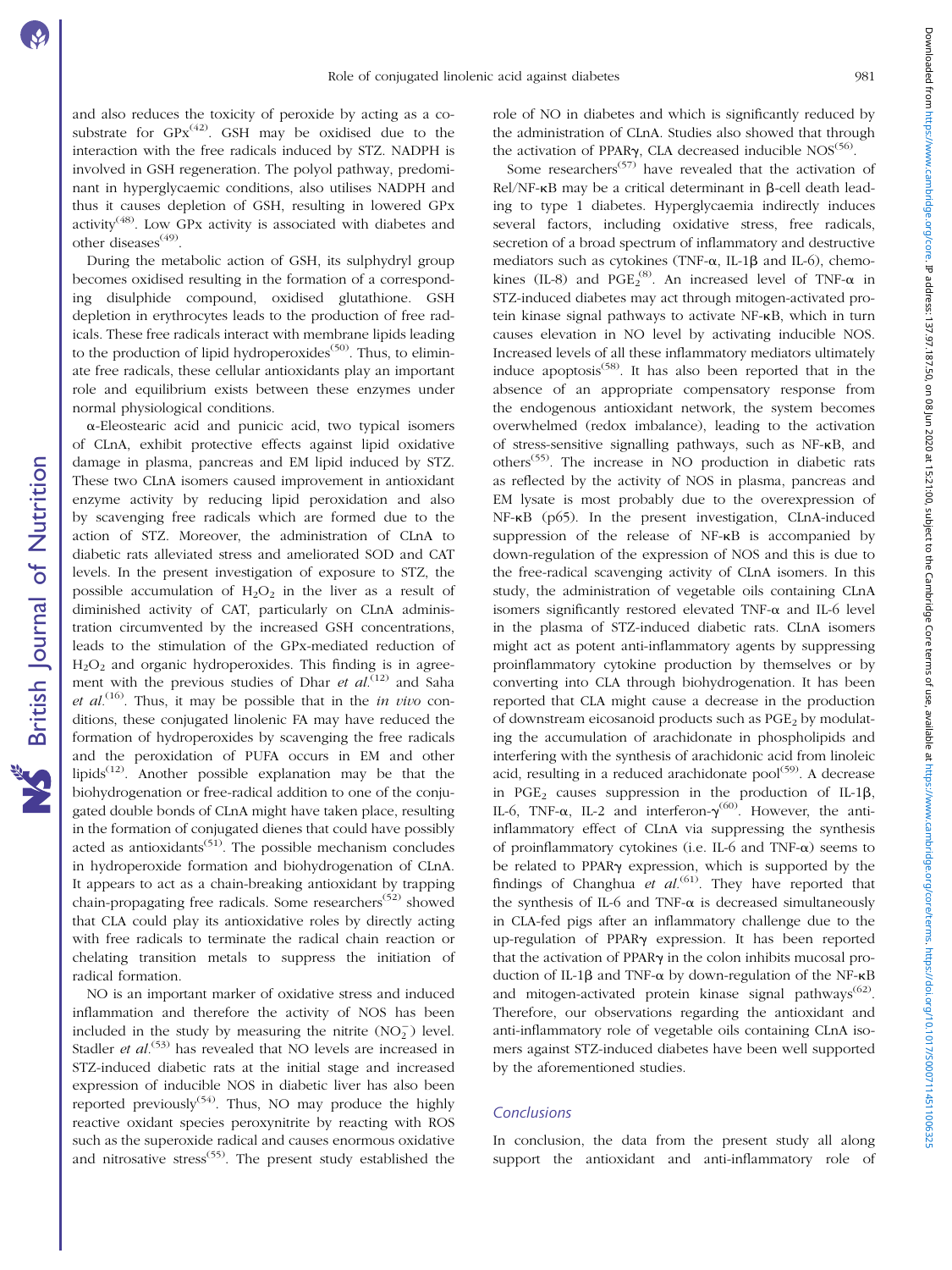vegetable oil containing CLnA isomers. All the biochemical and inflammatory parameters strongly suggest that though there are some differences in the effectiveness of  $\alpha$ -eleostearic acid and punicic acid due to the difference in their structural cis–trans configuration, both can effectively act as stressreducing antioxidant and anti-inflammatory agents against STZ-induced diabetes. a-Eleostearic acid has showed better antioxidant activity due to its high trans content (cis-9, trans-11, trans-13-octadecatrienoic). In terms of the inhibitory effect on NOS activity, expression of hepatic NF-kB, plasma TNF- $\alpha$  and IL-6 level, these two CLnA isomers have a potent anti-inflammatory role and in this respect, punicic acid is more efficient than  $\alpha$ -eleostearic acid due to its high *cis* content (cis-9, trans-11, cis-13-octadecatrienoic acid). Although it would have been better to compare the beneficial effects of CLnA isomers with non-conjugated tri-enoic acids such as  $\alpha$ -linolenic acid, the different CLnA isomers present in these two experimental oils have been established as natural antioxidant and anti-inflammatory agents against STZ-induced diabetes by the present study.

## Acknowledgements

This work was funded by the Indian Council of Medical Research (ICMR), Government of India. The authors have no conflicts of interest to declare. M. G. supervised the study and S. S. S. conducted the experiments and analysis. Both the authors made equal contribution in the drafting of the manuscript. The authors sincerely acknowledge the assistance received from Dr Santinath Ghosh, Department of Chemical Technology, University of Calcutta.

## References

- 1. Garg MC, Ojha S & Bansal DD (1996) Antioxidant status of streptozotocin diabetic rats. Indian J Exp Biol 34, 264-266.
- 2. Andallu B & Varadacharyulu N (2003) Antioxidant role of mulberry (Morus indica L. cv. Anantha) leaves in streptozotocin-diabetic rats. Clin Chim Acta 338, 3-10.
- 3. Baynes JW (1991) Role of oxidative stress in development of complications in diabetes. Diabetes 40, 405–412.
- 4. Jacob RA (1995) The integrated antioxidant system. Nutr Res 15, 755–766.
- 5. Spitaler MM & Graier WF (2002) Vascular targets of redox signalling in diabetes mellitus. Diabetologia 45, 476–494.
- 6. Griendling KK & FitzGerald GA (2003) Oxidative stress and cardiovascular injury: part I: basic mechanisms and in vivo monitoring of ROS. Circulation 108, 1912-1916.
- 7. Stadler K, Jenei V, von Bolcshazy G, et al. (2004) Role of free radicals and reactive nitrogen species in the late complications of diabetes mellitus in rats. Orv Hetil 145, 1135–1140.
- 8. Soop M, Duxbury H, Agwunobi AO, et al. (2002) Euglycemic hyperinsulinemia augments the cytokine and endocrine responses to endotoxin in humans. Am J Physiol Endocrinol Metab 282, E1276–E1285.
- 9. Mukherjee C, Bhattacharyya S, Ghosh S, et al. (2002) Dietary effects of punicic acid on the composition and peroxidation of rat plasma lipid. *J Oleo Sci* 51, 513-522.
- 10. Fernandez ML & West KL (2005) Mechanisms by which dietary fatty acids modulate plasma lipids. J Nutr 135, 2075–2078.
- 11. Takagi T & Itabashi Y (1981) Occurrence of mixtures of geometrical isomers of conjugated octadecatrienoic acids in some seed oils: analysis by open tubular gas liquid chromatography and high performance liquid chromatography. Lipids 16, 546–551.
- 12. Dhar P, Ghosh S & Bhattacharyya DK (1999) Dietary effects of conjugated octadecatrienoic fatty acid (9 cis, 11 trans, 13 trans) levels on blood lipids and nonenzymatic in vitro lipid peroxidation in rats. Lipids 34, 109–114.
- 13. Dhar P, Bhattacharyya D, Bhattacharyya DK, et al. (2006) Dietary comparison of conjugated linolenic acid (9 cis, 11 trans, 13 trans) and alpha-tocopherol effects on blood lipids and lipid peroxidation in alloxan-induced diabetes mellitus in rats. Lipids 41, 49–54.
- 14. Boussetta T, Raad H, Letteron P, et al. (2009) Punicic acid a conjugated linolenic acid inhibits TNFalpha-induced neutrophil hyperactivation and protects from experimental colon inflammation in rats. PLoS One 4, e6458.
- 15. Saha SS & Ghosh M (2009) Comparative study of antioxidant activity of alpha-eleostearic acid and punicic acid against oxidative stress generated by sodium arsenite. Food Chem Toxicol 47, 2551–2556.
- 16. Saha SS & Ghosh M (2010) Ameliorative role of conjugated linolenic acid isomers against oxidative DNA damage induced by sodium arsenite in rat model. Food Chem Toxicol 48, 3398–3405.
- 17. Saha SS & Ghosh M (2011) Antioxidant effect of vegetable oils containing conjugated linolenic acid isomers against induced tissue lipid peroxidation and inflammation in rat model. Chem Biol Interact 190, 109–120.
- 18. Weiss RB (1982) Streptozocin: a review of its pharmacology, efficacy, and toxicity. Cancer Treat Rep 66, 427–438.
- 19. Ahmed I, Adeghate E, Cummings E, et al. (2004) Beneficial effects and mechanism of action of Momordica charantia juice in the treatment of streptozotocin-induced diabetes mellitus in rat. Mol Cell Biochem 261, 63–70.
- 20. Bhattacharyya AC, Majumdar S & Bhattacharyya DK (1986) Edible quality rice bran oil from high FFA rice bran oil by miscella refining. J Am Oil Chem Soc 63, 1189-1191.
- 21. Ichihara K, Shibahara A, Yamamoto K, et al. (1996) An improved method for rapid analysis of the fatty acids of glycerolipids. Lipids 31, 535–539.
- 22. AOCS (1996) Official Methods and Recommended Practices of the American Oil Chemists' Society, 3rd ed. Champaign, IL: American Oil Chemists' Society.
- 23. Jones JH & Foster CA (1942) A salt mixture for use with basal diet either low or high in phosphorus. *I Nutr* 24, 245–256.
- 24. Benzie IF & Strain JJ (1999) Ferric reducing/antioxidant power assay: direct measure of total antioxidant activity of biological fluids and modified version for simultaneous measurement of total antioxidant power and ascorbic acid concentration. Methods Enzymol 299, 15-27.
- 25. Dani V & Dhawan DK (2005) Radioprotective role of zinc following single dose radioiodine (131I) exposure to red blood cells of rats. Indian J Med Res 122, 338–342.
- 26. Martin JP Jr, Dailey M & Sugarman E (1987) Negative and positive assays of superoxide dismutase based on hematoxylin autoxidation. Arch Biochem Biophys 255, 329–336.
- 27. Yumoto I, Ichihashi D, Iwata H, et al. (2000) Purification and characterization of a catalase from the facultatively psychrophilic bacterium Vibrio rumoiensis S-1(T) exhibiting high catalase activity. *J Bacteriol* **182**, 1903-1909.